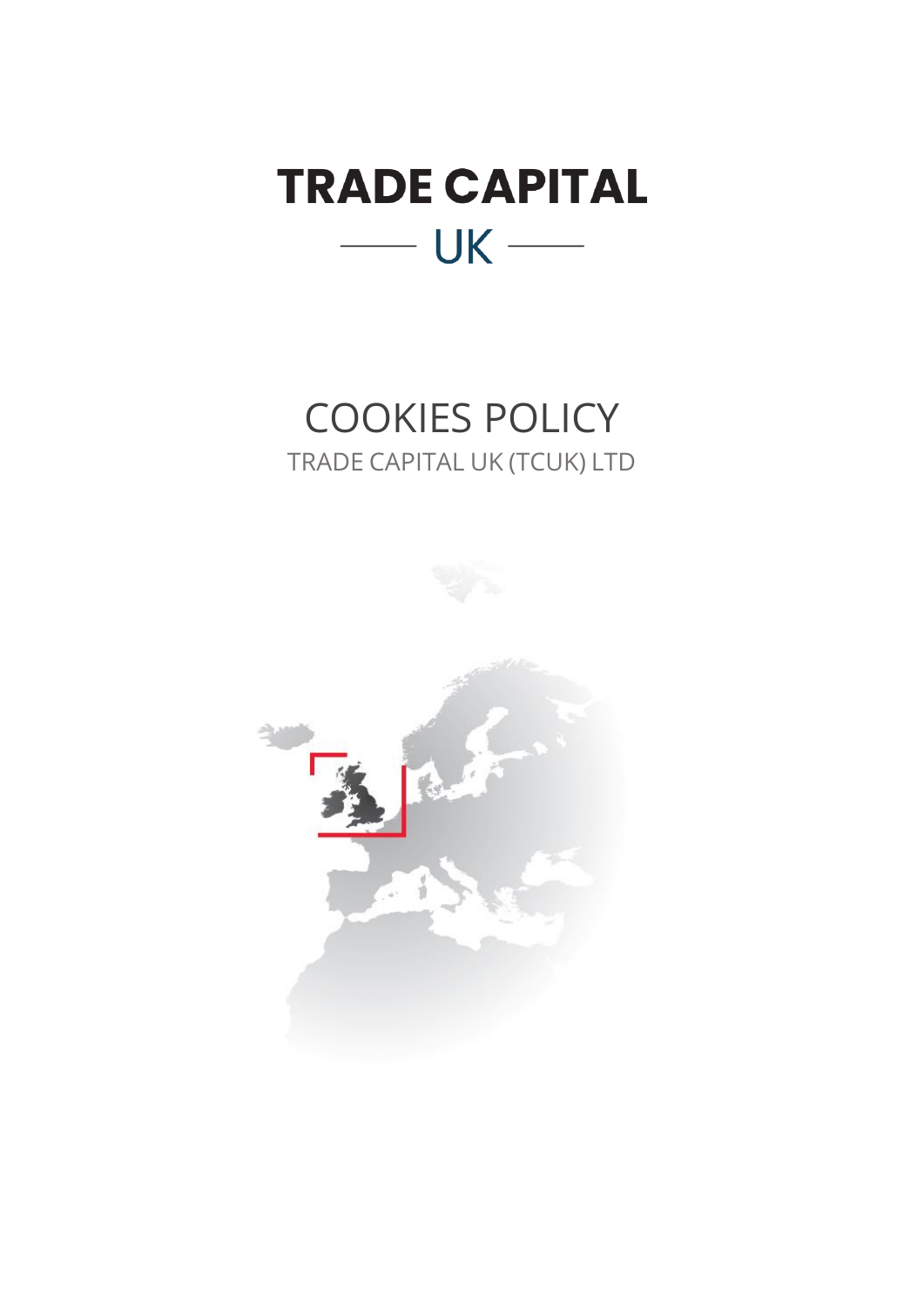## **CONTENTS**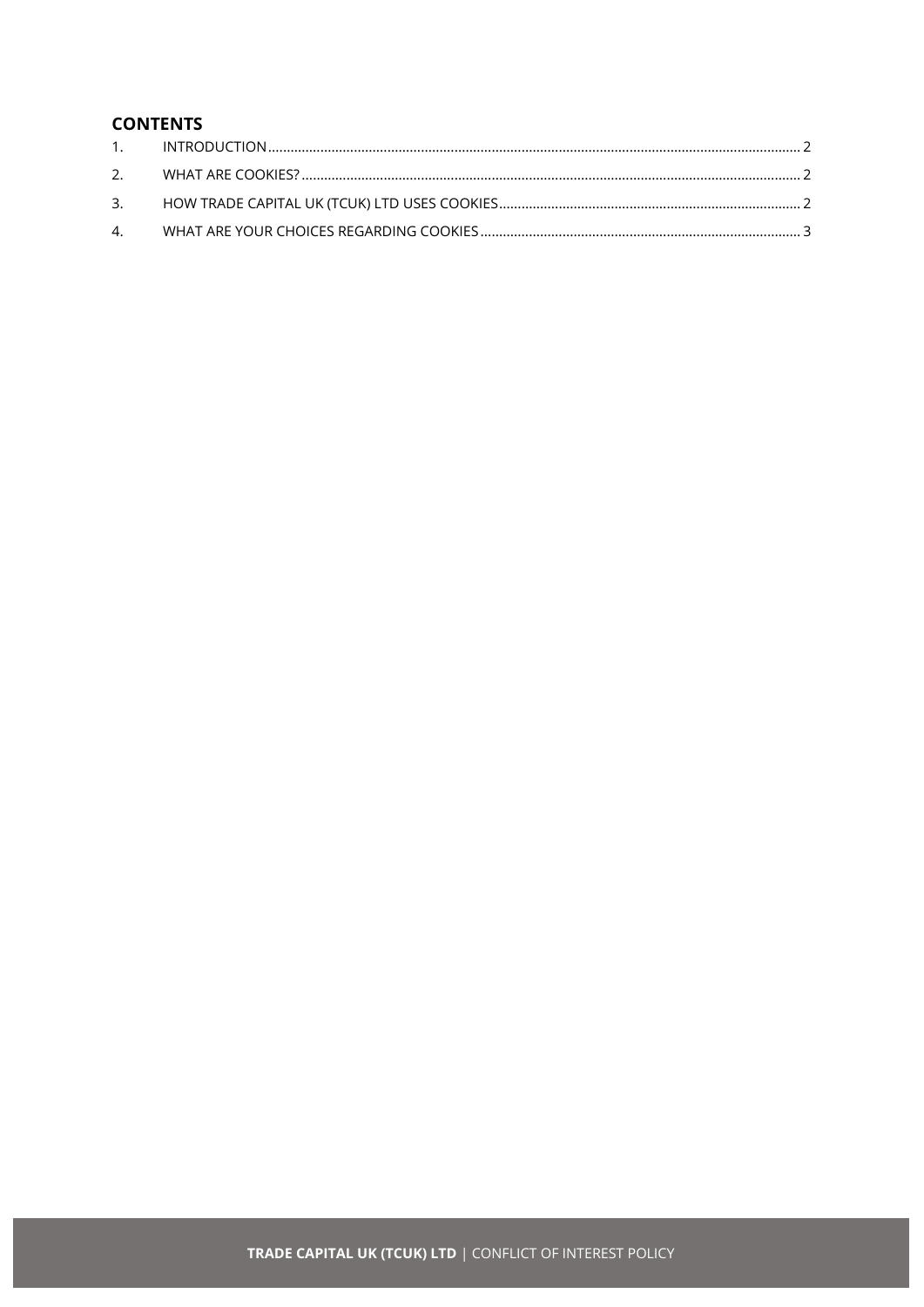### **1. INTRODUCTION**

<span id="page-2-0"></span>Trade Capital UK (TCUK) Ltd (referred to as "we", "us", "our", "ours", "ourselves" and ''the Company") a company registered in England and Wales, number 09203957, authorized and regulated by the Financial Conduct Authority ("FCA") reference number 738538, uses cookies on our websites. By using our websites, you consent to the use of cookies.

#### **2. WHAT ARE COOKIES?**

<span id="page-2-1"></span>Cookies are small pieces of text placed on your device when visiting the website. They are information, not programs, thus they cannot contain viruses. They allow the Service or a third party to recognize you and make your next visit easier and the Service more useful to you.

#### **3. HOW TRADE CAPITAL UK (TCUK) LTD USES COOKIES**

<span id="page-2-2"></span>We use both 'session' and 'persistent' cookies to run the Service. 'Session' cookies stay on your device until you stop browsing. 'Persistent' cookies stay until they expire or are deleted. The types of cookies used are as follows:

- i. **STRICTLY NECESSARY COOKIES:** These cookies are essential, as they enable you to move around the Service and use its features, such as accessing logged in or secure areas.
- ii. **ESSENTIAL COOKIES:** We may use these to authenticate users and prevent fraudulent use of user accounts.
- iii. **PERFORMANCE COOKIES:** These cookies collect information about how you have used the Service, e.g. information related to the unique username you provided. They may also be used to show you have logged in so we can serve you fresher content, or to track aggregate Service usage so we can test new features and changes on the Service. These cookies are often used for load balancing to ensure that the website remains up and running and to improve Service performance.
- iv. **FUNCTIONALITY COOKIES.** These cookies allow us to remember your actions, for example how and when you logged in and out; if you chose to block advertisements; the history of Service tools you've used. They also allow us to tailor the Service to provide enhanced features and content for you, and to remember how you customized the Service.
- v. **TARGETING COOKIES:** By remembering that your device has visited a site or service, these cookies are used to deliver content that is more relevant to you and your interests. This information may be shared with organizations to deliver advertising and help measure the effectiveness of an advertising campaign, or with other business partners to provide aggregate usage statistics and Service testing.
- vi. **THIRD-PARTY COOKIES:** Third party cookies report usage statistics of the Service, or deliver advertisements on and through the Service.

We may use third party vendors, such as Google and AdRoll, to display our ads over the internet to you, based on your previous use of our website(s). To opt out of being tracked by Google Analytics across all websites visit Google Analytics Opt Out.

The table provides you with information on which cookies are set when you visit the website and how to opt out. Please note that some are essential to our platforms and as blocking them would severely damage performance, no option to opt out is provided.

| <b>NAME</b>         | <b>COOKIE TYPE</b> | <b>LIFETIME</b> | <b>DESCRIPTION</b>                                                     |
|---------------------|--------------------|-----------------|------------------------------------------------------------------------|
| tracking            | 1st Party          |                 | month Website core: tracking parameters                                |
| tfxl_geoip_redirect | 1st Party          | vear            | Website core: geoip information                                        |
| company             | 1st Party          |                 | SESSION Website core: company information                              |
| has_js              | 1st Party          |                 | SESSION Website security. Checking if JavaScript is<br>enabled or not. |
| SERVERI D L         | <b>Brd Party</b>   |                 | SESSION Live chat cookie                                               |